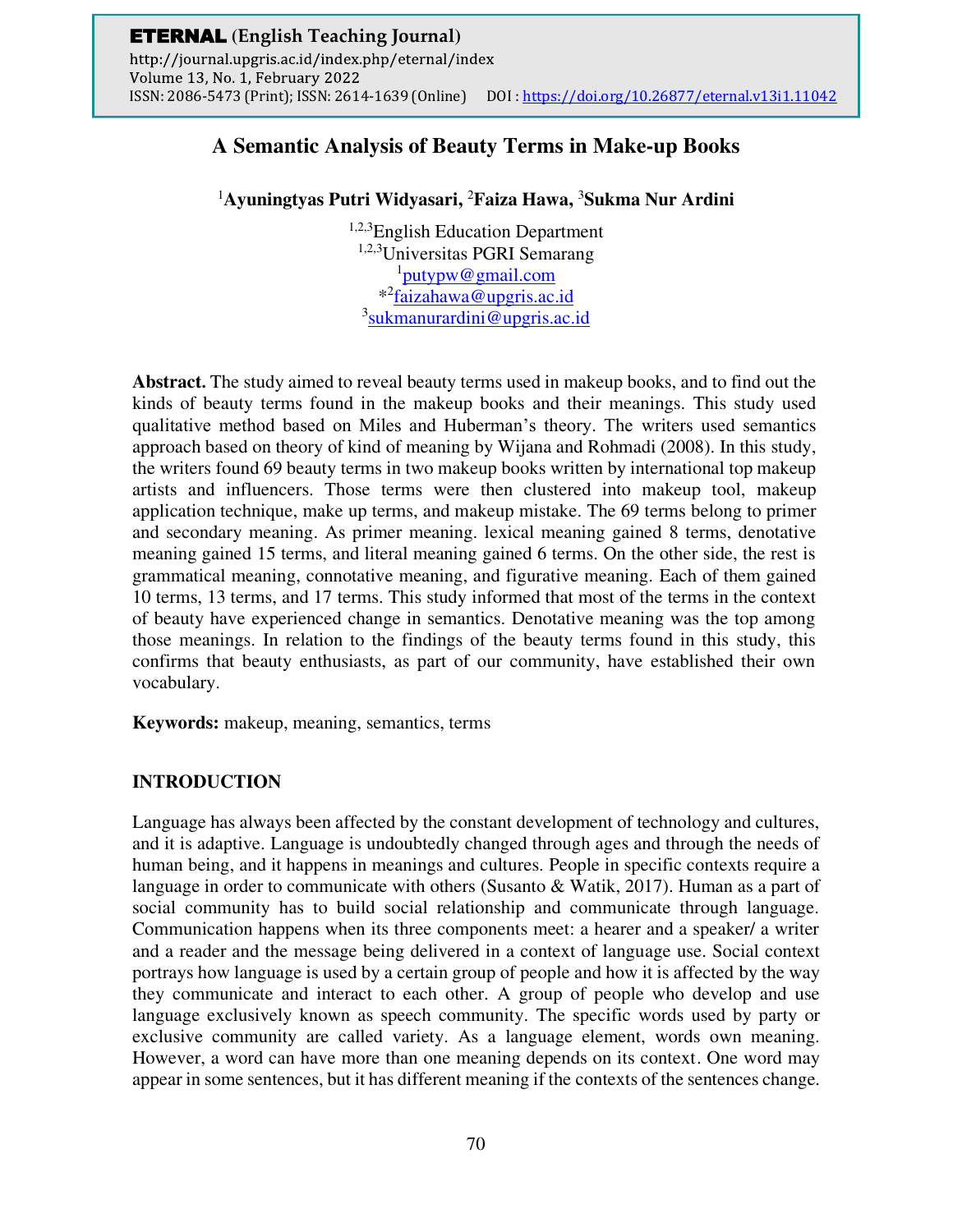There is a term which uses similar word, but goes different in meaning when it comes to specific field, for example in the field of beauty.

Nowadays, the popularity of beauty world increases significantly. Begin from that, many trends of beauty have been appearing which influence the language development in the sphere of beauty. Many beauty terms which made up of similar word in general, but some of them interpret different meaning related to its context. When utilizing language for communication, both the speaker and the listener negotiate the meaning (Susanto, 2018). Those beauty terms can be understood by placing ourselves in the speaker's position.

There are many sources to learn about makeup today. Here, the writers took makeup books as the basic knowledge for learning make up to be analyzed. The terms analyzed can have different meanings depends on the field, in this case is in the field of beauty sector. In this study, the writers employed semantic approach to uncover the kinds and meanings of beauty terminologies.

Related to semantics, many studies have been conducted to figure out the meanings in specific terminologies like songs speech, jargon, advertisement, etc. Semantics compromises with system of deep meaning in a language (Pateda, 2010:65). It begins with the study about technical terms in movie script. Ni Putu Yolanda (2015) analyzed the *Soul Surfer* movie scripts to know the kinds of meaning found in the script. She presented the results qualitatively as follows: the kinds of meaning found in the movie script was referential meaning, ideational meaning, meaning-in-use meaning, and behaviorist.

Kartika Putri, A.H (2017) investigated the types of dimensions meaning found in the advertisements of beauty products. In her study, she employed qualitative analysis to describe the meanings she found in three different brands of cosmetics' products advertisements. Advertising assumes a crucial function and is one of the ways of achieving commercial goals such as profit (Susanto & Rahayu, 2014). The results of the analysis showed that the concept of beauty can be represented through slogans in cosmetics' advertisements. Some types of lexical relations were found just like polysemi, homonym, synonym, connotative, denotative and kind of ambiguity. Further, the results informed that the presentation of advertisements' language in real aspect were used to showcase the power of the products.

Jessica Bilung (2018) examined the lexical meaning of beauty jargon in makeup tutorial videos on Youtube. A semantic approach was applied to reveal the meaning and to identify the jargons in the videos. The finding presented 35 lexical items as the jargon. In addition, metaphor, specialization, generalization, amelioration was existed, and some jargons were irrelevant with the conceptual meaning, and some ambiguous lexical items.

A semantic study English language slogan was also conducted. In their study, Asrifan dkk (2019) identified the types of the English slogan and semantic analysis found in the slogan. Observation was done to get the data. Qualitative method was applied to get the findings. The findings showed that there were four types of slogans in general: product slogans, health slogans, environmental slogans, and educational slogans. While conceptual meaning,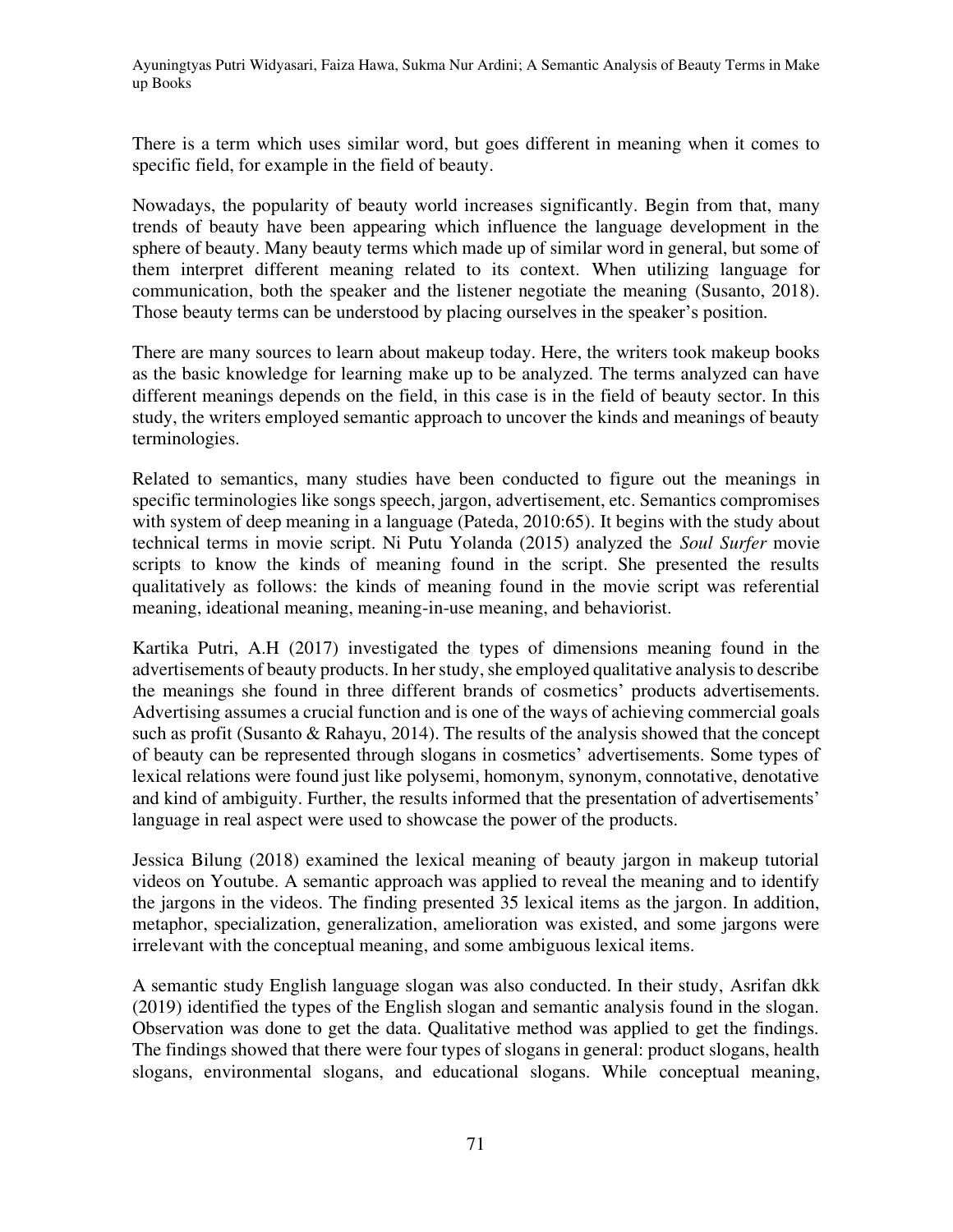associative meaning, connotative meaning, affective meaning and stylist were also found in the study.

This study is an attempt to identify the beauty terms found on makeup books and their meanings. From those previous studies, dissimilarities occur between those investigated earlier and this present study. Many concerns with the investigation of meanings in slogans, advertisements, movies and videos, but there are only few who put their interests in investigating about terminologies in particular field just like in makeup field. To make it clear, the source of the data was taken from the makeup book written by beauty moguls known worldwide. Furthermore, the data in this study were analyzed using the theories of meaning proposed by Wijana and Rohmadi (2008). The writers conducted this study to complete the space by investigating the terminologies in the beauty sector, and their meanings in specific. By having this study completed, the writers concern to give more understanding to the readers about some terminologies which are same in words, but different in meaning if they happen in different context and in different field.

# **METHOD**

Since this study employed descriptive-qualitative method, the writers described the findings in the form of sentences, not in number. The authors chose qualitative research because it is a characteristic that may be modified as well as a characteristic of unique occurrences discovered by the researcher (Susanto & Yosephine, 2019). The main data of this study was taken from the makeup books written by two beauty moguls, Chris Scott and Monica Sood. The book entitled *Face with a Heart* was written and launched by Chris Scott on 2014, while *The Essence of Beauty* was written and launched by Monica Sood in 2019. Terminologies related to beauty and make up were taken from the books to be identified to find out their kinds and their meanings. The data was then analyzed in three stages of analysis based on Miles and Huberman (1994): First, data reduction is the process of reducing the data which has irrelevant information. Then, there is data display which served in the form of tables, charts, networks, and etc. The last, conclusion drawing which is related to the topic. In sum, According to (Susanto et al., 2019) Those are data reduction, data display, and conclusion drawing and verification.

# **FINDINGS AND DISCUSSION**

This part presents the findings and discussion of the findings. 69 beauty terms were gained from the two books. Those then classified based on six classifications: makeup, makeup tool, makeup application technique, makeup finish, terms about makeup and makeup mistake. The 69 terms were then identified using Wijana and Rohmadi's theory to know the kinds of meaning they belong. It was found that there was lexical meaning, grammatical meaning, denotative meaning, connotative meaning, literal meaning, figurative meaning, primer meaning, and secondary meaning. The table below shows the findings.

1. The Beauty Terms Found in the Makeup Books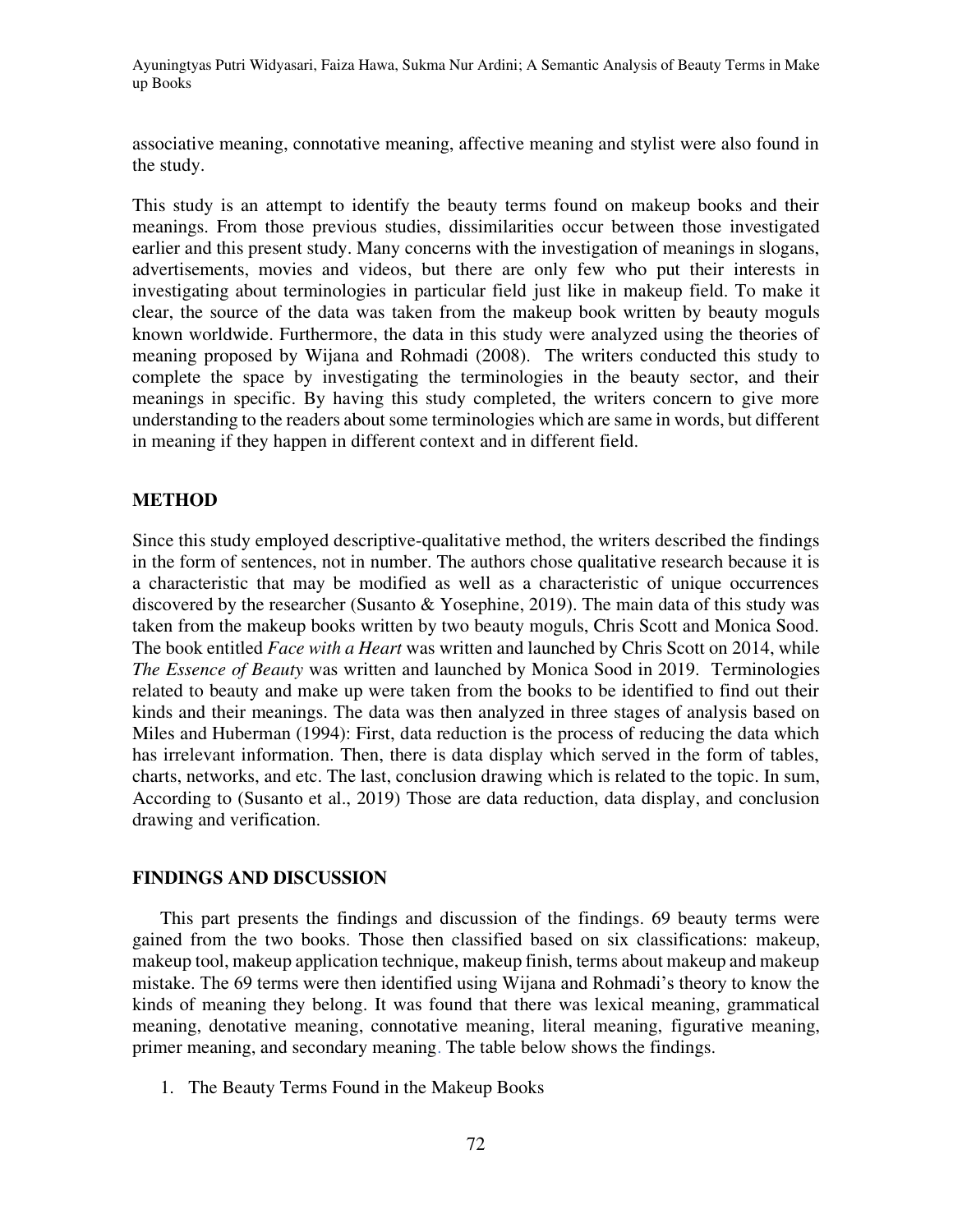| <b>Kinds of Beauty</b><br><b>Term</b> | <b>Beauty Term</b>  | <b>Kinds of Meaning</b> |
|---------------------------------------|---------------------|-------------------------|
| Anatomy                               | Apple               | Figurative meaning      |
|                                       | Arch                | Literal meaning         |
|                                       | Ball                | Figurative meaning      |
|                                       | Contour             | Denotative meaning      |
|                                       | Crease              | Denotative meaning      |
|                                       | Crown               | Figurative meaning      |
|                                       | <b>Inner Corner</b> | Connotative meaning     |
|                                       | <b>Outer Corner</b> | Connotative meaning     |
|                                       | Shelf               | Figurative meaning      |
|                                       | Skin tone           | Lexical meaning         |
|                                       | Sweet spot          | Figurative meaning      |
|                                       | Under tone          | Literal meaning         |
|                                       | <b>Blush</b>        | Denotative meaning      |
|                                       | <b>Bronzer</b>      | Lexical meaning         |
|                                       | <b>Brow</b>         | Connotative meaning     |
|                                       | Concealer           | Connotative meaning     |
|                                       | Corrector           | Connotative meaning     |
|                                       | Eyeliner            | Literal meaning         |
|                                       | Eye shadow          | Lexical meaning         |
|                                       | Facial contour      | Grammatical meaning     |
|                                       | Foundation          | Figurative meaning      |
|                                       | Highlighter         | Denotative meaning      |
|                                       | Lipstick            | Lexical meaning         |
| Makeup                                | Lip balm            | Lexical meaning         |
|                                       | Lip color           | Denotative meaning      |
|                                       | Lip gloss           | Denotative meaning      |
|                                       | Lip liner           | Denotative meaning      |
|                                       | Loose powder        | Grammatical meaning     |
|                                       | Luminizer           | Grammatical meaning     |
|                                       | Mascara             | Literal meaning         |
|                                       | Powder              | Literal meaning         |
|                                       | Pressed powder      | Figurative meaning      |
|                                       | Primer              | Connotative meaning     |
|                                       | Setting spray       | Figurative meaning      |
|                                       | Translucent powder  | Grammatical meaning     |
|                                       | Beauty blender      | Grammatical meaning     |
|                                       | <b>Brush</b>        | Denotative meaning      |
| Makeup Tool                           | <b>Bullet</b> brush | Grammatical meaning     |
|                                       | Camouflage brush    | Grammatical meaning     |
|                                       | Puff                | Figurative meaning      |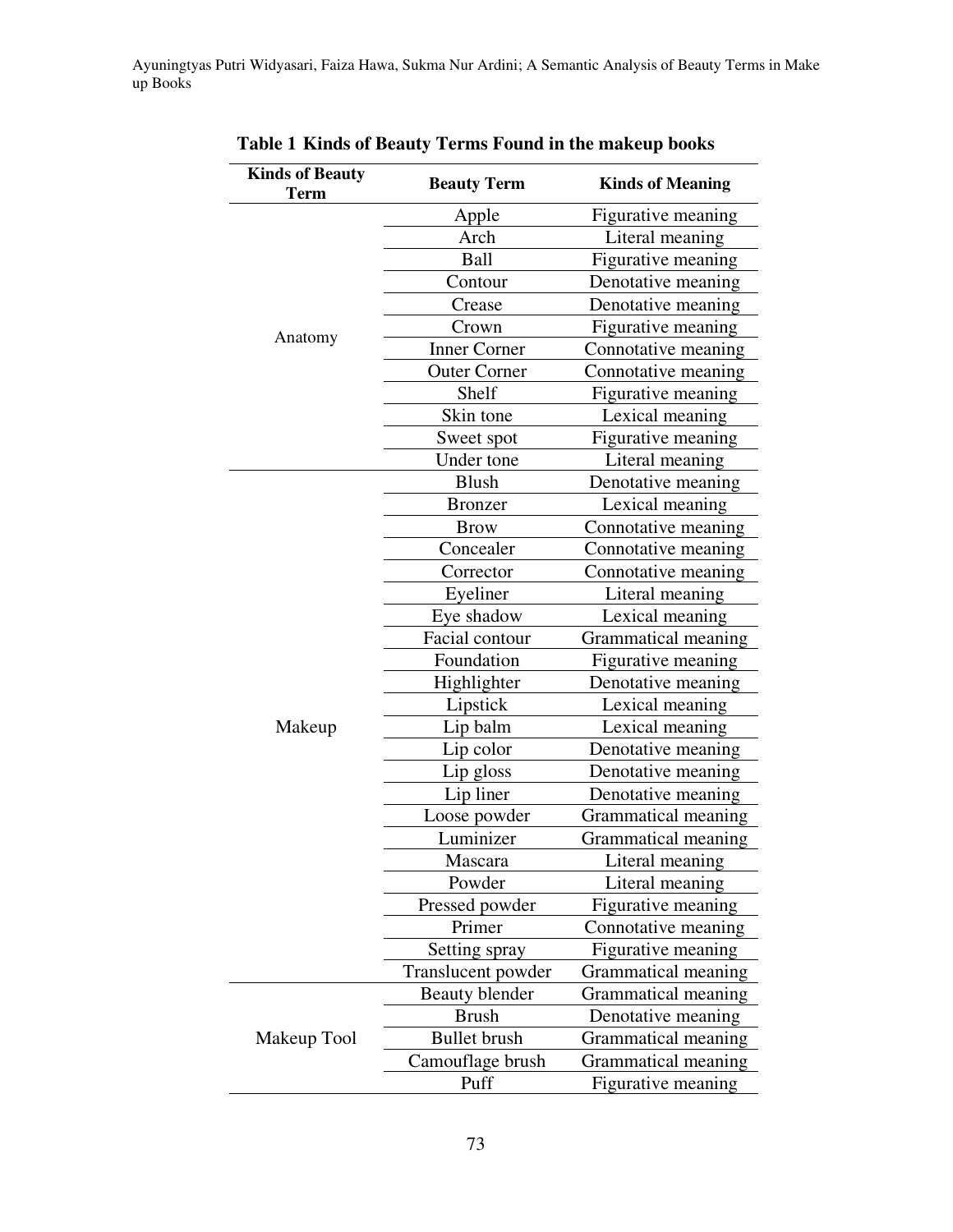|                                    | <b>Blend</b>       | Denotative meaning  |
|------------------------------------|--------------------|---------------------|
| Makeup<br>Application<br>Technique | Cat eye            | Figurative meaning  |
|                                    | Contour            | Connotative meaning |
|                                    | Deposit            | Figurative meaning  |
|                                    | <b>Fuzzy</b> liner | Grammatical meaning |
|                                    | Lash filler        | Literal meaning     |
|                                    | Set                | Connotative meaning |
|                                    | Touch up           | Lexical meaning     |
|                                    | Wedge liner        | Figurative meaning  |
|                                    | Flawless           | Denotative meaning  |
|                                    | Glossy             | Lexical meaning     |
| Makeup Finish                      | Matte              | Denotative meaning  |
|                                    | Satin              | Connotative meaning |
|                                    | Stain              | Connotative meaning |
|                                    | <b>Base</b>        | Connotative meaning |
|                                    | Coat               | Figurative meaning  |
|                                    | Complexion         | Denotative meaning  |
|                                    | Coverage           | Figurative meaning  |
| Term about                         | Full               | Connotative meaning |
| Makeup                             | Light              | Figurative meaning  |
|                                    | Luminosity         | Lexical meaning     |
|                                    | Medium             | Figurative meaning  |
|                                    | Pigmented          | Denotative meaning  |
|                                    | Sheer              | Denotative meaning  |
|                                    | Ashy               | Denotative meaning  |
|                                    | Clumpy             | Connotative meaning |
| Makeup Mistake                     | Creasing           | Grammatical meaning |
|                                    | Flaky              | Figurative meaning  |
|                                    | Smudging           | Grammatical meaning |

- 2. Kind of Beauty Terms Found in Makeup Books
	- a. Anatomy

This part presents about the beauty terms in relation with human body. Mostly, the terms mentioned are related to facial area.

1) Apple

In the sphere of beauty, the beauty term *apple* means cheeks area appeared when smiling. This meaning is opposite to the term *apple* that known in common. This statement supported by the term apple listed in the dictionary which refers to a kind of particular fruit. From that, it is clear that the beauty term *apple* found in the makeup books and the term *apple* listed in the dictionary or has known in common is completely different.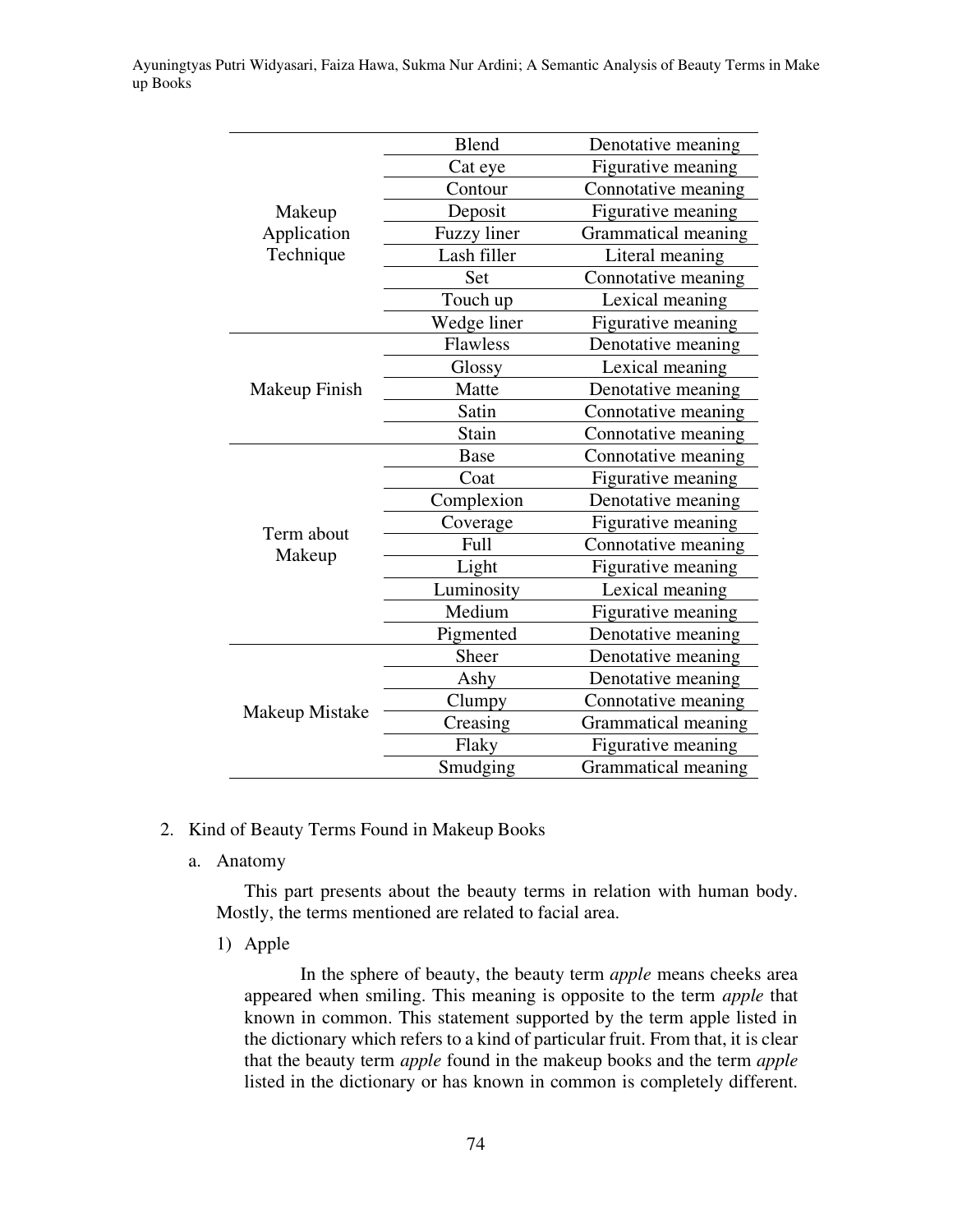Here, the beauty term *apple* has meaning which does not refer the form of apple as kind of fruit, but defined as facial part in the context of beauty. It can be concluded that the beauty term *apple* belongs to figurative meaning.

2) Arch

The beauty term *arch* means eyebrow area which is highest in the line placed in the outer half of the eyebrow. Here, the beauty term *arch* refers to its referent in a conventional way. So, it can be seen that the beauty term *arch* is classified into literal meaning. The beauty term *arch* is also classified into primer meaning because this beauty term can be known without the context.

3) Ball

The beauty term *ball* means the part of the eyelid, skin that has the eyeball underneath it. Meanwhile, the term *ball* listed in the dictionary means something which has a round shape, but the term *ball* here does not mean the *ball* in general. The beauty term *ball* found in the makeup books should be defined by the concept of beauty. It is clear that the beauty term found in the makeup is opposite to the term *ball* listed in the dictionary. Both of the terms have different referents referring to each matter. From that, it can be concluded that the beauty term *ball* belongs to figurative meaning. The beauty term *ball* can also be categorized as secondary meaning because the beauty term *ball* in the sphere of makeup cannot stands without its related context.

4) Contour

The beauty term *contour* means the outer edge of the face which is the beginning of the cheek bone to roll back from the crown, whereas the term *contour* listed in the dictionary means the form of something in a specific shape. The meaning listed in the dictionary is almost similar; it is general to define the beauty term as the part of face. From that definition, it can be concluded that the beauty term *contour* belongs to denotative meaning.

5) Crease

The beauty term *crease* means line in the eye area between the eyelids and the brow bone. Whereas, the term *crease* listed in dictionary defined as the line which formed by skin fold. Referring to its referent, both of the term is almost similar because both of the term means a line, but the term listed in the dictionary defined in general. From that definition, it can be seen the beauty term *crease* belongs to denotative meaning.

6) Crown

The beauty term *crown* can be defined as the outer edge of the cheek bone. From the definition, it can be seen that the beauty term *crown*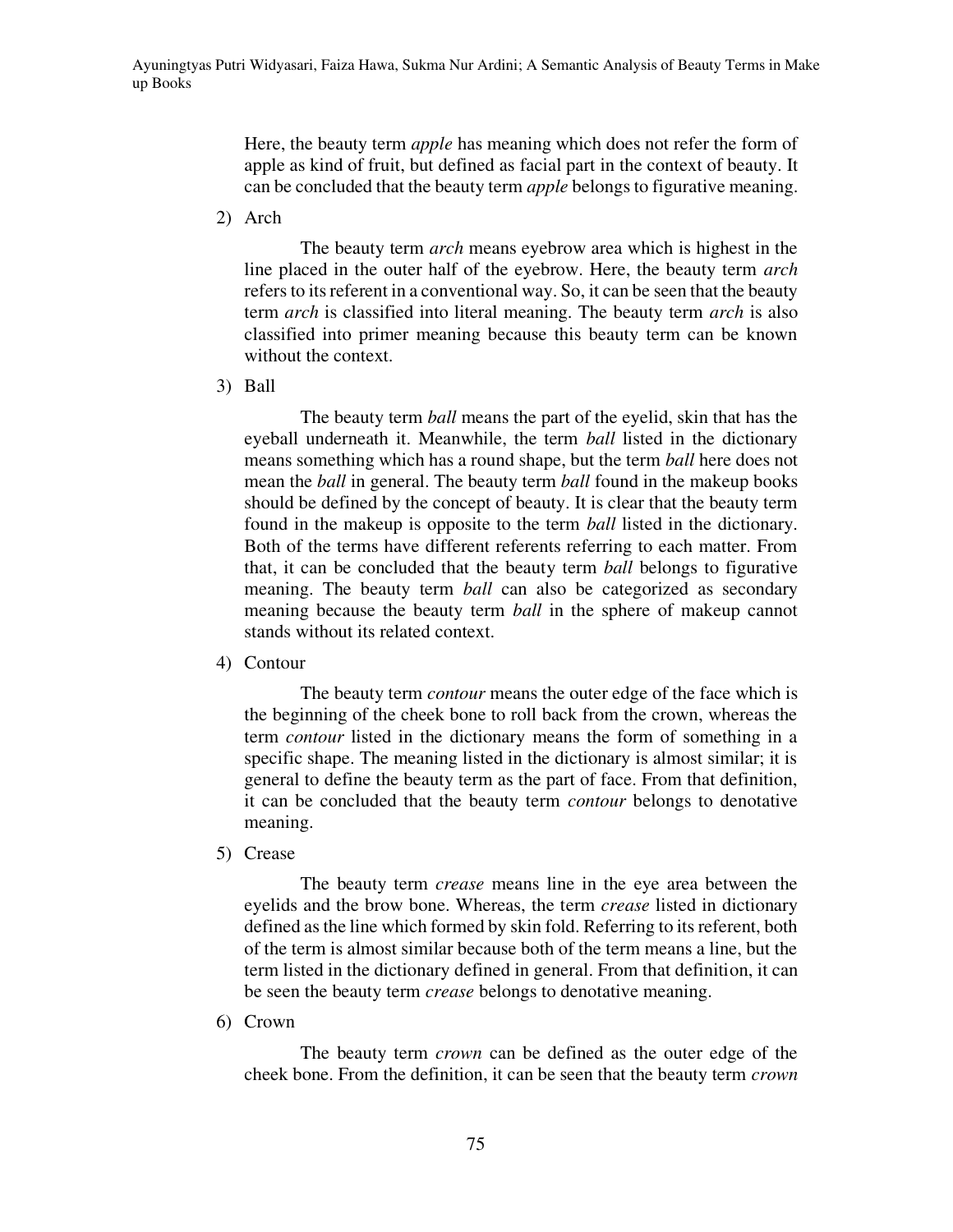found in the makeup books has a different meaning from the term *crown* listed in the dictionary that we have known in common. From that, it can be concluded that the beauty term *crown* belongs to figurative meaning. The beauty term *crown* can also be categorized as secondary meaning because the beauty term *crown* in the sphere of makeup cannot stands without its related context.

7) Inner corner

As the kind of meaning, the beauty term *inner corner* can be defined as small area of eye between the eye and bridge of nose. Meanwhile, in the dictionary listed that the term *inner corner* means the corner of building. From that definition, it can be seen that the beauty term *inner corner* has connotative meaning because the beauty term *inner corner* in the makeup books has different emotive value with the term inner corner in primer meaning.

8) Outer corner

Based on the context of beauty, the beauty term *outer corner* can be defined as outer part of eye in area of eyelid which shaped as V by following the outer lash line. However, the term *outer corner* listed in the dictionary means the corner of building. From that definition, it can be concluded that the beauty term *outer corner* belongs to connotative meaning because those of term means corner but it has different emotive value.

9) Shelf

In the makeup books, the beauty term *shelf* can be defined as the top of cheek bone. From the definition, the term *shelf* in the makeup books is different with term *shelf* in general. The beauty term *shelf* should be defined in the concept of beauty. So, it can be concluded that the beauty term *shelf* belongs to figurative meaning. Moreover, the beauty term *shelf* also categorized into secondary meaning because the beauty term *shelf* must be followed by its context.

10) Skin tone

The beauty term *skin tone* means the color of skin. It is similar to the term listed in the dictionary. From that definition, it is clear that the beauty term *skin tone* found in the makeup books is similar to the term listed in the dictionary. So, it can be concluded that the beauty term *skin tone* belongs to lexical meaning. Moreover, the beauty term skin tone also categorized as primer meaning because the beauty term skin tone can stand without followed by its context.

11) Sweet spot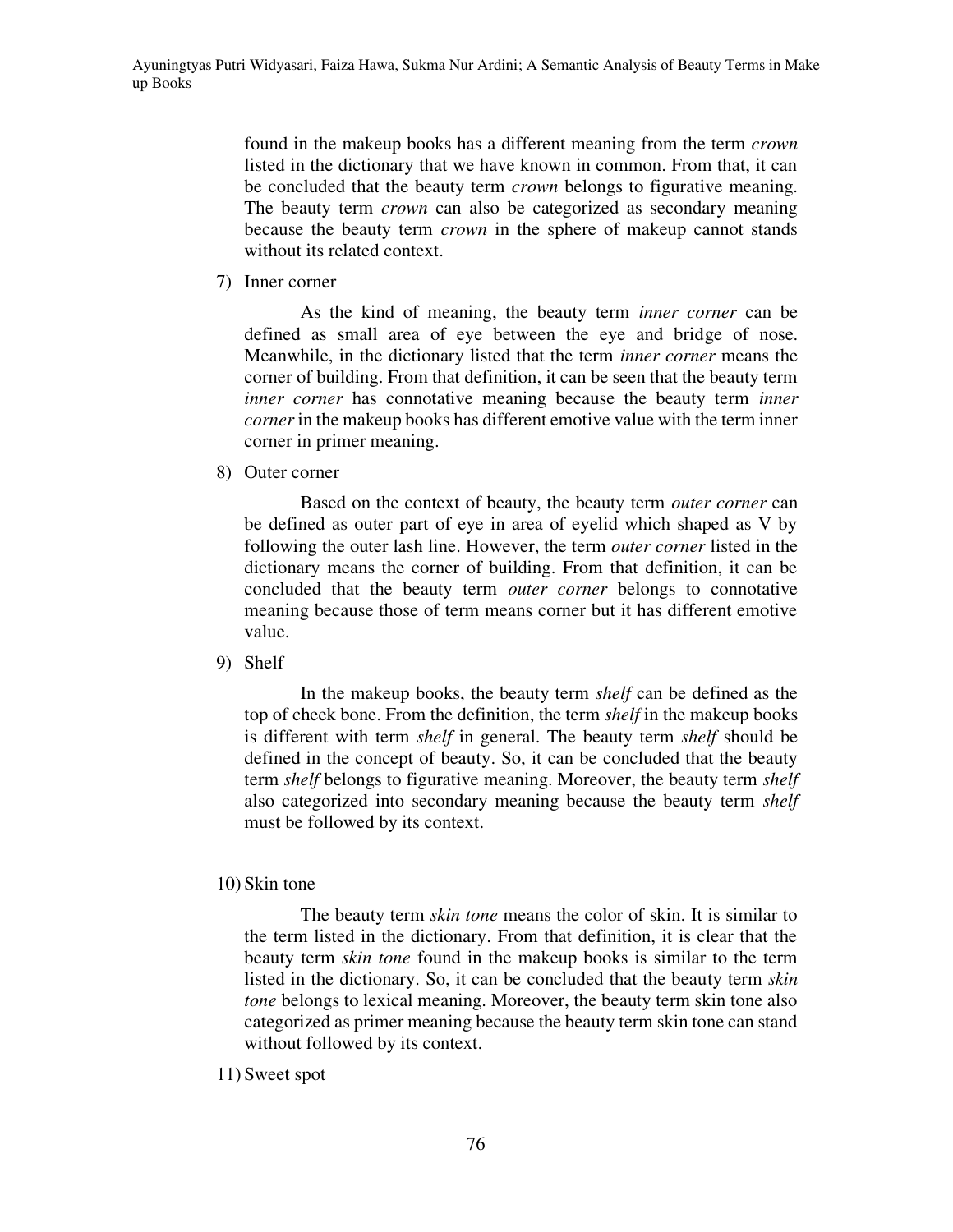The beauty term *sweet spot* defined as an eye area from the eyebrow across the pupil into lower lash line. It can be defined as the anatomy because the beauty term *sweet spot* associated with beauty as its context. Moreover, the beauty term *sweet spot* has different meaning to the term listed in the dictionary which means the center area of golf club. Other than that, the term *sweet spot* also cannot define in literal because it is opposite to the sphere of beauty. From that, it can be concluded that the beauty term *sweet spot* is categorized into figurative meaning. Furthermore, the beauty term *sweet spot* also classified into secondary meaning because the beauty term *sweet spot* must be followed by its context.

12) Under tone

The beauty term *under tone* is classified as primer meaning. Referring to the kind of meaning, the beauty term *under tone* can be defined without using its context in completely way. The beauty term *under tone* means the color underneath the surface of the skin. From that definition, the beauty term *under tone* could be defined by the concept of beauty. In short, the beauty term *under tone* belongs to literal meaning.

b. Makeup

This part deals with makeup product used to do makeup. Here are several makeup products found in the makeup books.

1) Blush

*Blush* means a face makeup used to bring out the color in the cheek for showing blushing look. The beauty term *blush* has connected directly into its referent. Moreover, the beauty term *blush* listed in the dictionary has some meaning such as a face makeup and reddening of the face. So, it can be concluded that the beauty term *blush* is categorized into denotative meaning because the beauty term *blush* points out the meaning of term *blush* in general way.

2) Bronzer

*Bronzer* means makeup product which is used to warm up the skin by adding a golden or bronze glow. In the dictionary, the beauty term *bronzer* means a cosmetic applied to the skin to pretend sun tan. Here, it is clear that the beauty term *bronzer* defined as makeup product. Those terms have similar meaning which referring to cosmetic to tan skin or called sun kissed look. From that, it can be seen that beauty term *bronzer* belongs to lexical meaning. Furthermore, the beauty term *bronzer* can also be categorized as primer meaning because this beauty term can be defined clearly without followed by its context.

3) Brow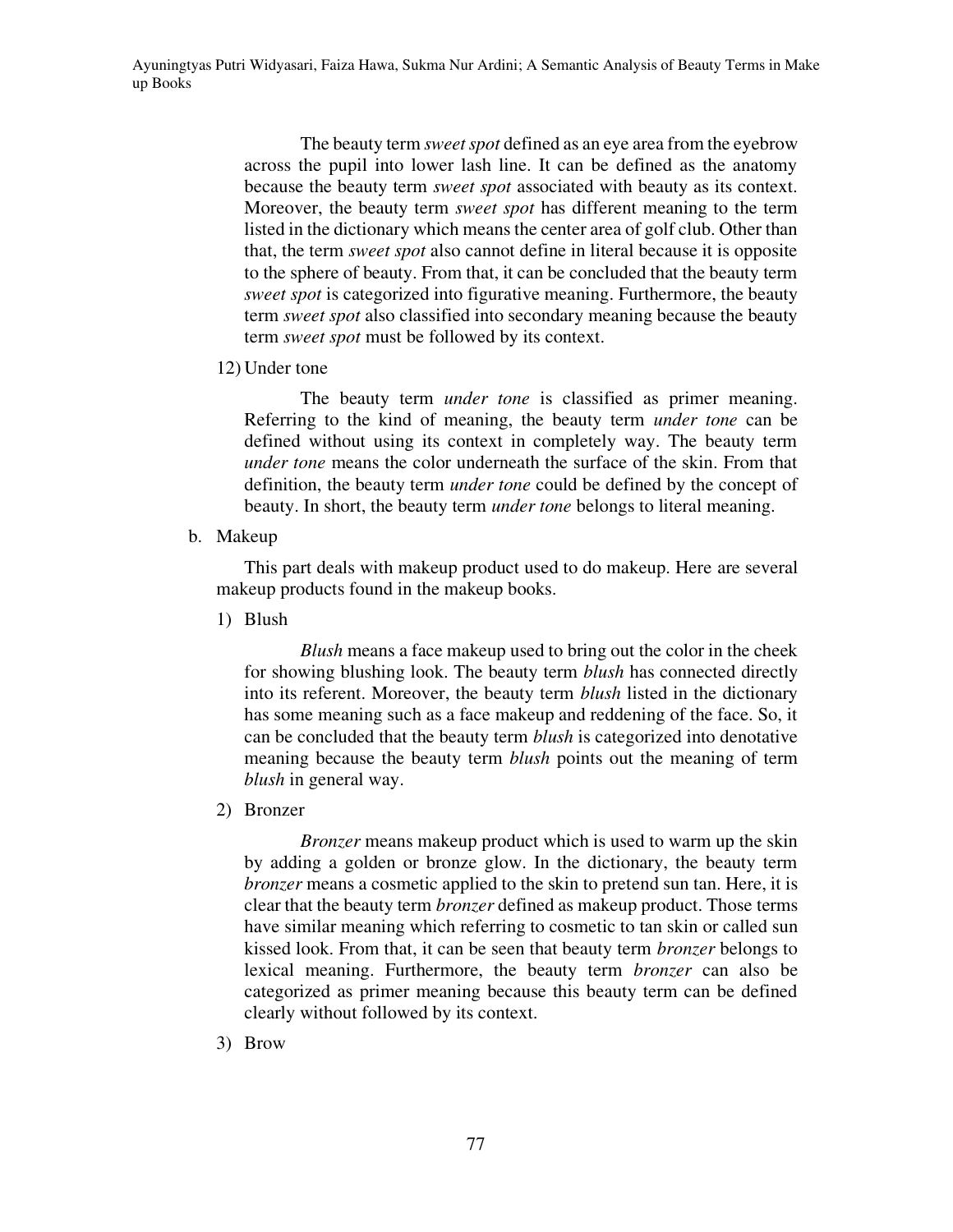*Brow* must be defined as makeup product. However, this beauty term cannot connect into its referent directly. The beauty term should be defined based on the concept of beauty. If there is no concept of beauty, the beauty term *brow* will only define as part of eye or eyebrow. From that, it can be concluded that the beauty term *brow* has connotative meaning because the term *brow* without context will only be defined as part of eye, whereas in the beauty term here means makeup product. Moreover, the beauty term *brow* is also categorized as secondary meaning because this beauty term must be followed by its context to reveal the meaning.

4) Concealer

*Concealer* can be defined as base makeup which has thicker and more solid concentration than extra coverage foundation used to cover skin imperfection such as tattoos, spots, scars, and other skin concerns. As listed in the dictionary, the term *concealer* means people who hide something. It can be seen that *concealer*, a beauty term, as found in makeup books and dictionary have different meaning although both of the term has similar function that is to hide or cover something. It can be classified that *concealer* has connotative meaning because of its different emotive value.

5) Corrector

*Corrector* can be defined as makeup product by having concept of beauty in mind. However, the beauty term *corrector* cannot be defined directly because it does not refer to its referent in a conventional way. As listed in the dictionary, the beauty term *corrector* means a person who removing errors whereas, the beauty term *corrector* means makeup product which used to neutralize skin imperfection by removing skin discoloration such as redness and darkness. Both of the definition is similar especially about the function, but the term *corrector* has different emotive value. From the definition above, it can be concluded that the beauty term *corrector* has connotative meaning.

6) Eyeliner

*Eyeliner* means eye makeup used to define the eyes by lining the inner eyelids. In the dictionary, the beauty term *eyeliner* means a kind of pencil use on the edges of the eyelids. From the definition, it can be concluded that the beauty term *eyeliner* belongs to literal meaning because the beauty term connected to its referent directly.

7) Eye shadow

*Eye shadow* means eye makeup is used to accentuate the eyes while the term *eye shadow* listed in the dictionary means a cosmetic used in the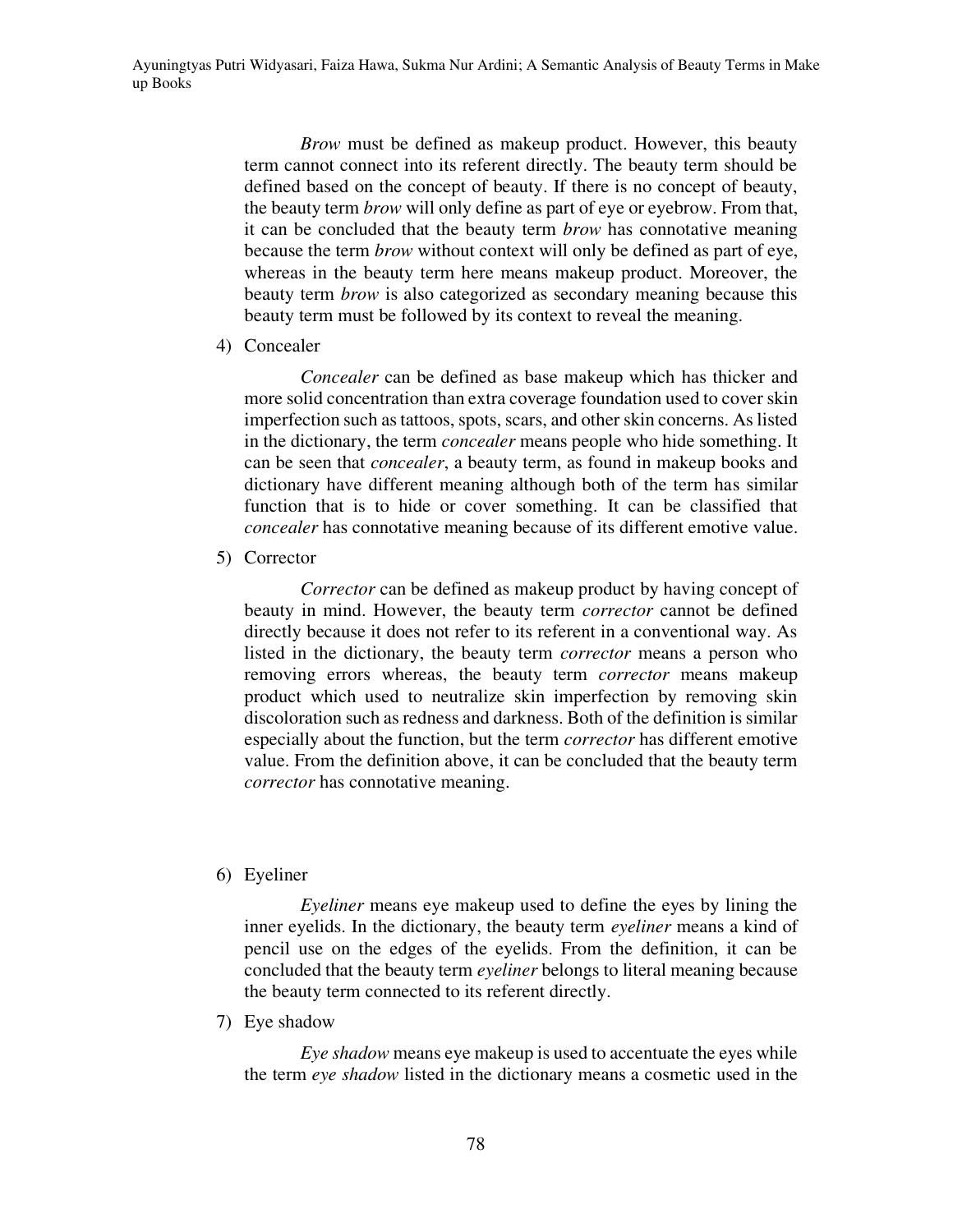eyelids in order to make them a color. Both of the definition has similar meaning especially about the function that is used for accentuate the eye look by coloring the eyelids. So, it can be concluded that the beauty term *eye shadow* belongs to lexical meaning because the meaning of beauty term found in the makeup book is similar to the meaning of term listed in the dictionary. The beauty term *eye shadow* also classified into primer meaning because this beauty term does not need context to reveal the meaning.

8) Facial contour

*Facial contour* is formed from the word *contour* adjoined by word *facial*. In the dictionary, the word *contour* means outline of an object. While as beauty term *facial contour* means face makeup used to define the outer line of face usually a few shades darker than skin tone. It can be seen that the beauty term *facial contour* opposites the term *contour*. *Facial contour* can be defined as a makeup product associated with the concept of beauty in mind. In short, *facial contour* has grammatical meaning.

9) Foundation

Referring to the concept of beauty, *foundation* defined as base makeup applied to the face to even out the skin tone and texture. In the dictionary, the term *foundation* means the lowest part of building and also can be defined as the basis of something like organization etc. From that definition, it can be seen that the beauty term *foundation* has opposite meaning to *foundation* as beauty term found in makeup books. So, it can be concluded that the beauty term *foundation* belongs to the figurative meaning.

10) Highlighter

*Highlighter* means makeup product which has glow finish used to emphasize particular area of the face for catching the light naturally. In reverse, in the dictionary, *highlighter* has more than one definition: first, *highlighter* is a bright colored pen used to mark part of a document. Second, *highlighter* is a pale colored cosmetic used to emphasize the shape of face. Those definitions lead *highlighter* as a beauty term to be part in denotative meaning.

# 11) Lipstick

*Lipstick* directly connected to lip color in the form of liquid or solid stick. The term *lipstick* both in dictionary and in beauty terminology has no different meaning, which means this term belongs to lexical meaning.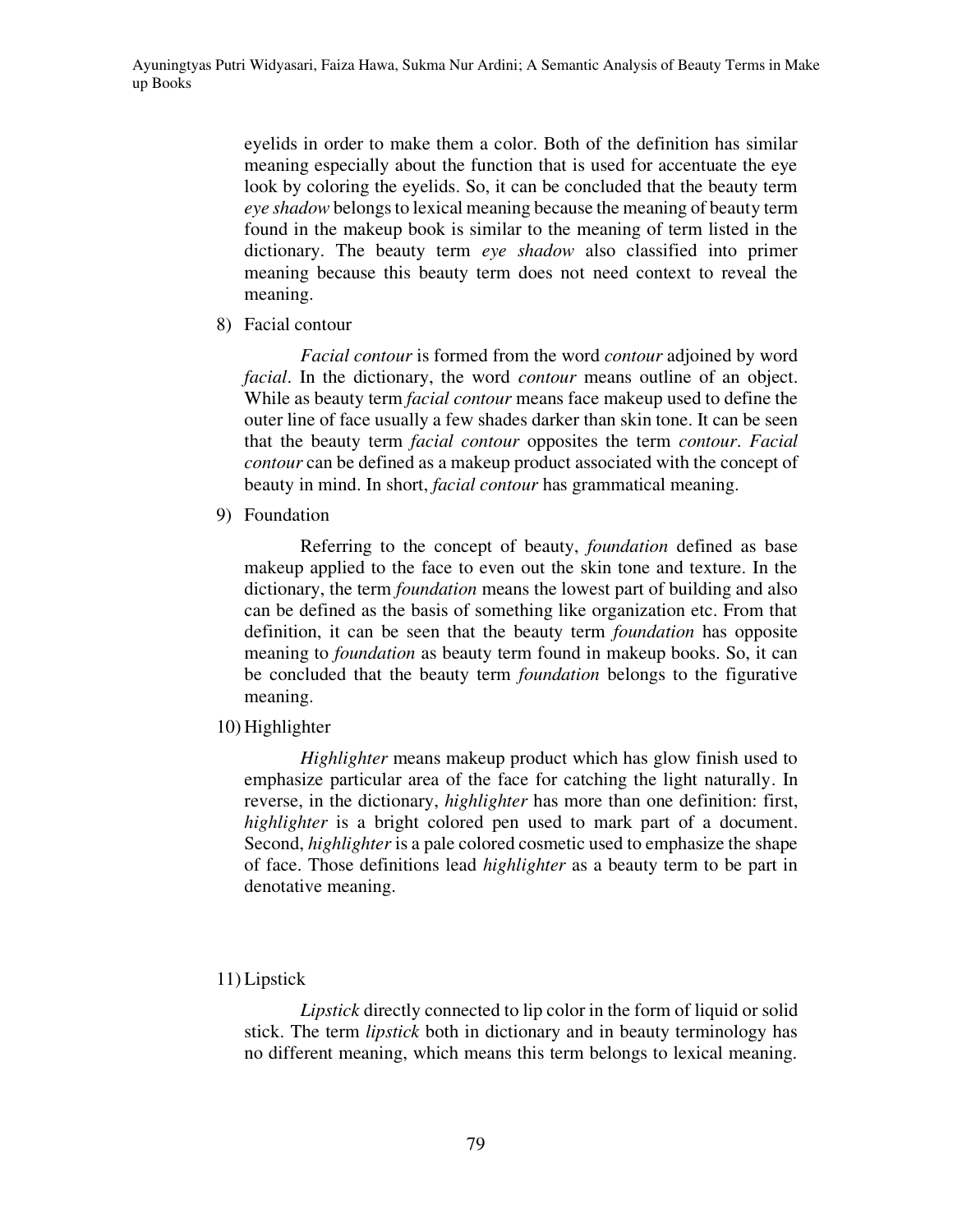This term is also included in primer meaning because it can stand alone and meaningful without any context following it.

12) Lip balm

*Lip balm* means tinted or clear lip product which helps moisturize the lip. *Lip balm* is in the group of lexical meaning because the term itself has the same definition both in dictionary and in beauty sector. Moreover, the beauty term *lip balm* also classified into primer meaning because this term connected to its referent and does not need any context to explain the meaning of the term.

13) Lip color

*Lip color* is a lip product used for coloring the lip with various finishes. The beauty term *lip color* can be defined based on the concept of beauty which associated in the mind. The beauty term *lip color* could be understood by the people because it is commonly used in daily life. From that, it can be concluded that the beauty term *lip color* belongs to denotative meaning.

14) Lip gloss

*Lip gloss* is a hydrating lip product to create fuller lips and to coat other lip colors. The term *lip gloss* in the dictionary means a clear or very slightly colored substance put on lip to make shiny finish. From the definition above, the meaning of beauty term *lip gloss* found in the makeup books refers to the meaning of the term listed in the dictionary. Furthermore, this meaning involved objective factual information, that is why it belongs to denotative meaning.

15) Lip liner

*Lip liner* means lip product used to define the lip and make the illusion of taller lip. Meanwhile, in the dictionary the term *lip liner* means lip cosmetic. The beauty term *lip liner* refers to lip cosmetic in a broad sphere. Both of the meanings point to reference directly that indicates the concepts. The meaning is included in denotative meaning.

16) Loose powder

*Loose powder* means denser powder provides more coverage which can be matte or sheer, depending on the application technique. Whereas in the dictionary the term *loose powder* cannot be found. Here, the beauty term *loose powder* refers to the face cosmetic which can be defined by having concept of beauty in the mind. The beauty term *loose powder* is categorized into grammatical meaning because it formed from word powder narrower by-word element loose.

17) Luminizer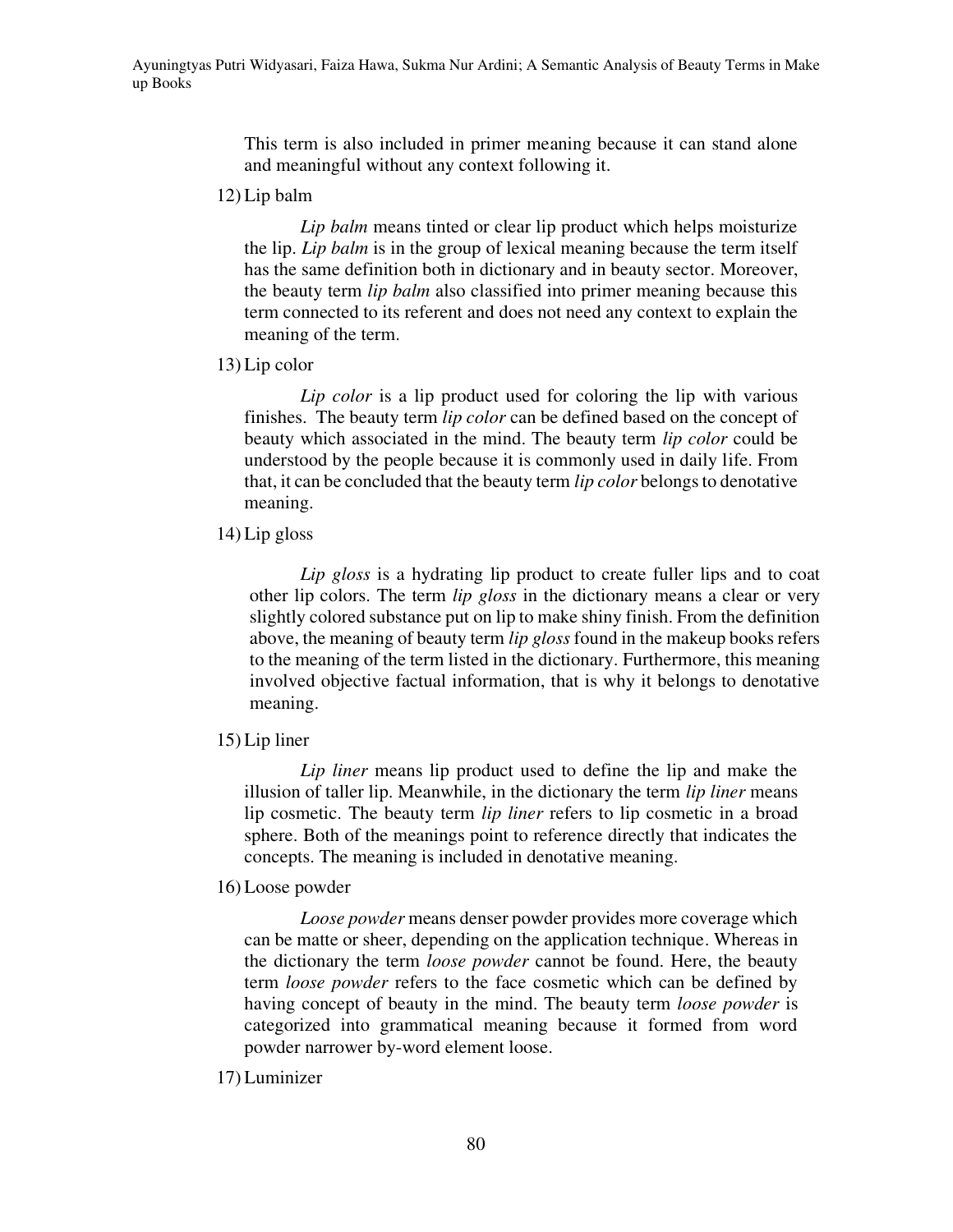*Luminizer* means makeup product which creates illusion of healthy and glow skin. This beauty term *luminizer* cannot be found in the dictionary, so it can only be defined as a makeup product by having the concept of beauty. However, the beauty term *luminizer* formed by its basic word *luminous* which adjoined other word element. From that, it can be concluded that beauty term *luminizer* belongs to grammatical meaning.

### 18) Mascara

*Mascara* means eye makeup used for enhancing eye look to be longer and voluminous. In the dictionary, the term *mascara* means cosmetic used to darker the eyelashes. From the definition above, it can be seen that the beauty term *mascara* found in makeup books has similar meaning with meaning from the dictionary, but it is closer to eye makeup commonly. The beauty term *mascara* belongs to literal meaning. Moreover, the beauty term mascara can be classified into primer meaning because this term can stand alone without any context following it.

### 19) Powder

As listed in the dictionary, the beauty term *powder* could be defined as makeup powder. Referring to its referent, the beauty term *powder* means makeup powder applied to face after the base makeup application to set the base makeup. Both have literal meaning because those imply its referent in a conventional way.

#### 20) Pressed powder

The beauty term pressed powder means powder which contains generous amount of pigment that can be used over sheer and light coverage to enhance the coverage, whereas the term *pressed powder* in the dictionary means powder which is pressed. From the definition above, it can be seen that the beauty term *pressed powder* found in the makeup books is different from *pressed powder* in the dictionary. The beauty term *pressed powder* should be defined by the concept of beauty in the mind of participant. So, it can be concluded that the beauty term *pressed powder* belongs to figurative meaning.

# 21) Primer

The term *primer* can be defined as the basic or main of something. From that definition, it could be important to take attention to the context in defining the meaning of a term. Here, the beauty term *primer* means makeup base used as makeup preparation. The beauty term *primer* can be defined as a makeup product by its concept of beauty. So, it can be concluded that beauty term *primer* contains connotative meaning because that beauty term has different emotive value with term *primer* in primer meaning.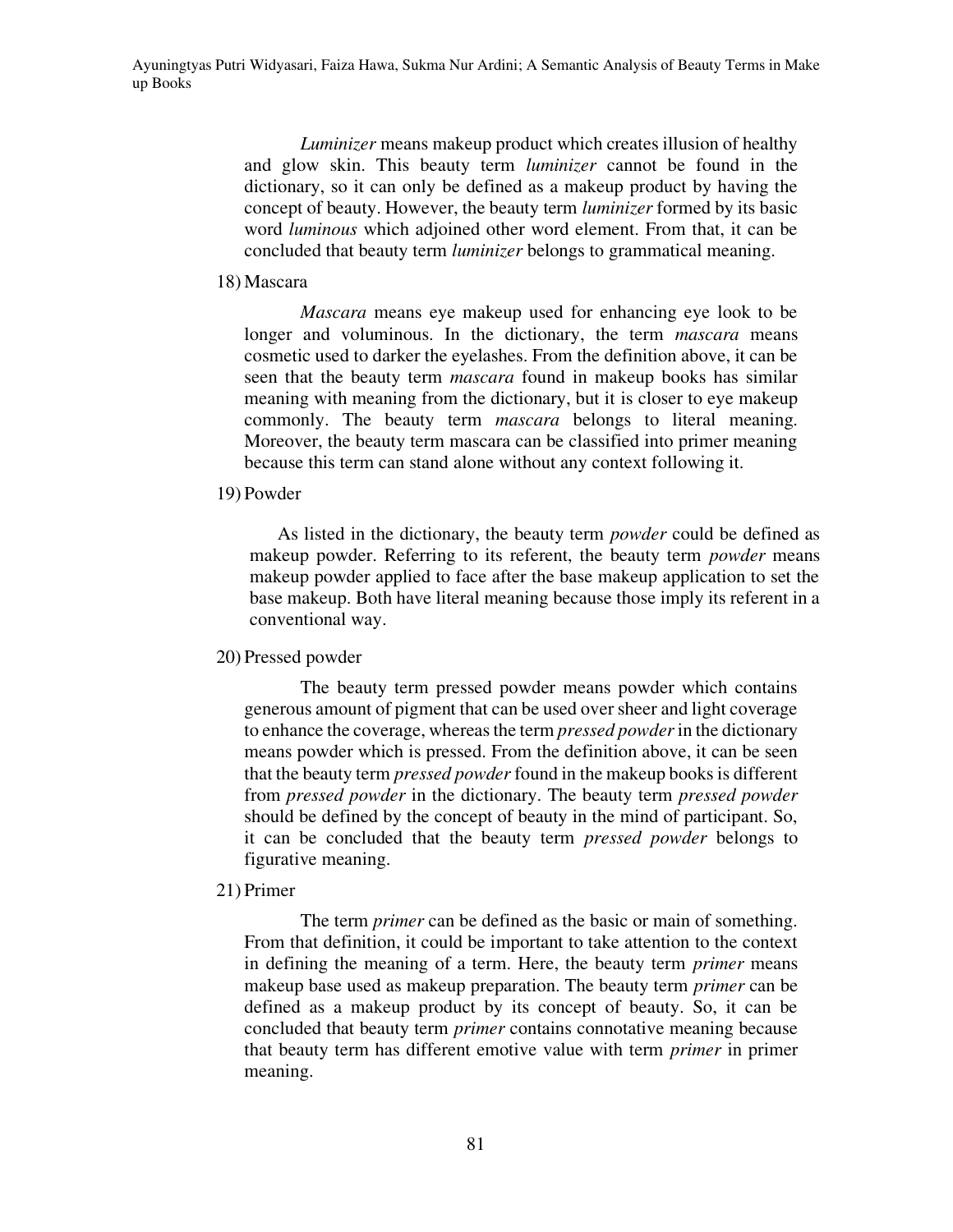# 22) Setting spray

*Setting spray* means makeup finishing product used to lock the makeup longer on the skin. In the dictionary, the beauty term *setting spray* means the setting of spray. It is opposite with the meaning of the beauty term *setting spray* found in the makeup books. This meaning deviates from the referent, but refers to other referents which have meaning so far from its conventional way for many goals. The meaning is figurative.

23) Translucent powder

*Translucent powder* means loose powder which has transparent coverage. Meanwhile, *translucent powder* listed in the dictionary means powder which is opaque. The meaning listed in the dictionary does not refer to the meaning of beauty term used in the makeup books. However, the beauty term *translucent powder* formed by word powder as basic word adjoined word translucent which defines the powder more specific. From that, it can be concluded that the beauty term *translucent powder* belongs to grammatical meaning.

c. Makeup Tool

This part mentioned beauty terms in the context of makeup tool usually used to do make up.

1) Beauty blender

The term *beauty blender* means a makeup sponge used to apply makeup. By looking at the word formation, the beauty term *beauty blender* can be categorized into grammatical meaning. The beauty term *beauty blender* can be defined in a denotative way by looking at the word. However, the beauty term *beauty blender* cannot be found in the dictionary. Here, it is important to look at the context for defining the meaning of a word. From the word *blend* which means combine and specialized by the term beauty, the beauty term *beauty blender* is defined as a makeup tool used to blend the makeup.

2) Brush

*Brush* means a makeup tool made out of natural or synthetic bristles and the wood or plastic handle with a variety of styles, shapes, and bristles types, whereas *brush* listed in the dictionary means a tool with bristles used for painting, cleaning, and making hair neat. From the definition above, it is clear that the meaning listed in the dictionary is broad. The beauty term *brush* should be defined by concept of beauty in the mind. The beauty term *brush* belongs to denotative meaning because this meaning involved objective factual information.

3) Bullet brush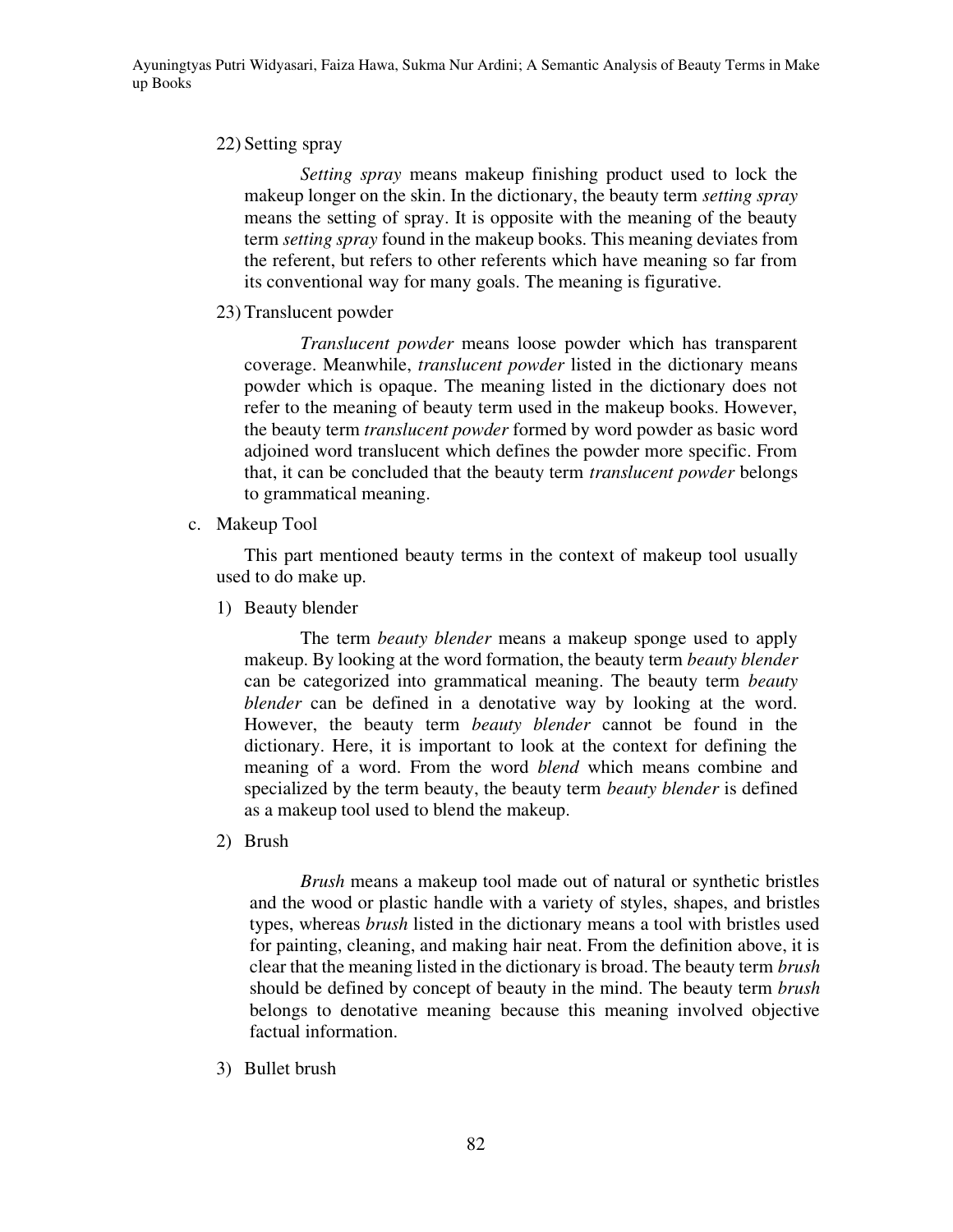The beauty term *bullet brush* means a brush with extremely versatile bristle and shaped pointy bullet on the tip. The term *bullet brush* refers to makeup tool. It can be defined by concept of beauty in the mind. Here, the word *brush* is narrower by-word *bullet* as word element used to define the shape of brush which differentiates from brush in common. The beauty term *bullet brush* has grammatical meaning because it arises as a result of the functional word in the sentence.

4) Camouflage brush

The beauty term *camouflage brush* means a brush with soft bristles that is not too scratchy and tapered at the end of bristles used to apply concealer. The beauty term *camouflage brush* has different meaning from meaning listed in the dictionary. From that, the beauty term *camouflage brush* should be defined by having concept of beauty. However, the beauty term *camouflage brush* can be claimed as grammatical meaning because this beauty term formed by word *brush* adjoined word *camouflage* which describes the word brush more specific.

5) Puff

The beauty term *puff* means a makeup tool provides a smooth and opaque finish. Meanwhile, the beauty term *puff* does not refer to its referent in conventional way. So, it is clear that the term *puff* in the dictionary has opposite meaning with the meaning contains in the beauty term *puff*. From that definition, it can be concluded that *puff* belongs to figurative meaning.

d. Makeup Application Technique

This part presents some makeup application techniques and their kinds of meaning.

1) Blend

*Blend* means combining makeup product onto the face to avoid harsh lines. In the dictionary, the term *blend* means combine into one or mix together. The term blend listed in the dictionary is defined the term *blend* in general, but it can be enough to determine the meaning of the *blend* found in the makeup books. Both of terms has similar meaning. The beauty term *blend* belongs to denotative meaning because this meaning communicated the intent in a straightforward manner.

2) Cat eye

The beauty term *cat eye* means a wedge liner with higher wing in the outer corner. Meanwhile, the term *cat eye* can be defined as the eye of cat. From the definition above, it can be seen that the beauty term *cat eye* found in the makeup books is different from the meaning of *cat eye* as literal meaning. So, it can be concluded that the beauty term *cat eye* contains figurative meaning.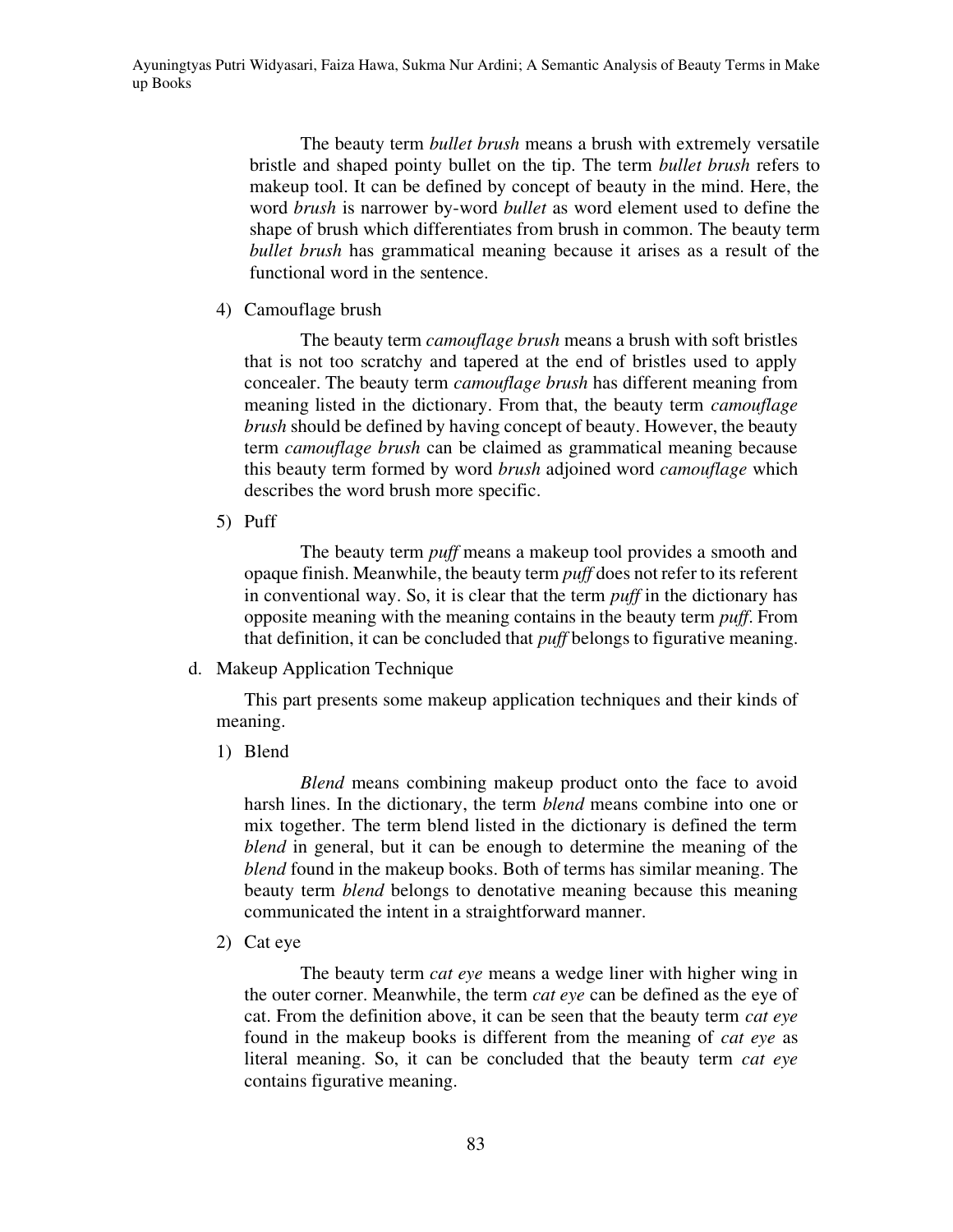# 3) Contour

*Contour* means make contour line by one of shades to reshape part of the face such as forehead, nose, cheekbones, and chin. In the dictionary, the term *contour* means the form of something in specific shape. Here, the meaning listed in the dictionary has a little bit difference which caused by its emotive value. The beauty term *contour* can only be defined as a makeup application technique by concept of beauty. From that, it can be concluded that the beauty term *contour* is categorized into connotative meaning.

# 4) Deposit

The beauty term *deposit* means applying color technique on the non-crease along the eyelid as part of the eye. The meaning of the beauty term *deposit* is different from the term *deposit* in literal way. In the dictionary, the term *deposit* means a sum of money. It can be seen that both of them is quite different. From that, it can be concluded that the beauty term *deposit* belongs to figurative meaning.

5) Fuzzy liner

The beauty term *fuzzy liner* means bottom lash eyeliner or applying the lash liner in a diffused, slightly soft-focus way and the bottom liner is half intensity of the top liner. This beauty term cannot be found in the dictionary, so the beauty term *fuzzy liner* should be defined by concept of beauty. Meanwhile, the beauty term *fuzzy liner* is formed by word *liner* adjoined word element *fuzzy*. It is clear that the beauty term fuzzy liner is the combination of the words fuzzy and liner. This term is under the umbrella of grammatical meaning.

6) Lash filler

The beauty term *lash filler* means filling the entire underside of the top lash along the lashes grow into the inner corner. This beauty term cannot be found in the dictionary. So, this beauty term should be defined by concept of beauty. The beauty term *lash filler* leads into eye area; it can be identified by word lash as its basis. From that, it can be concluded that the beauty term *lash filler* is categorized into literal meaning.

7) Set

The beauty term *set* means putting a powder to hold the makeup applied on the face, whereas in the dictionary, the term *set* means a group of things that belong together in used. From the definition above, it can be concluded that the beauty term *set* belongs to connotative meaning because both of the term has different emotive value. Other than that, the beauty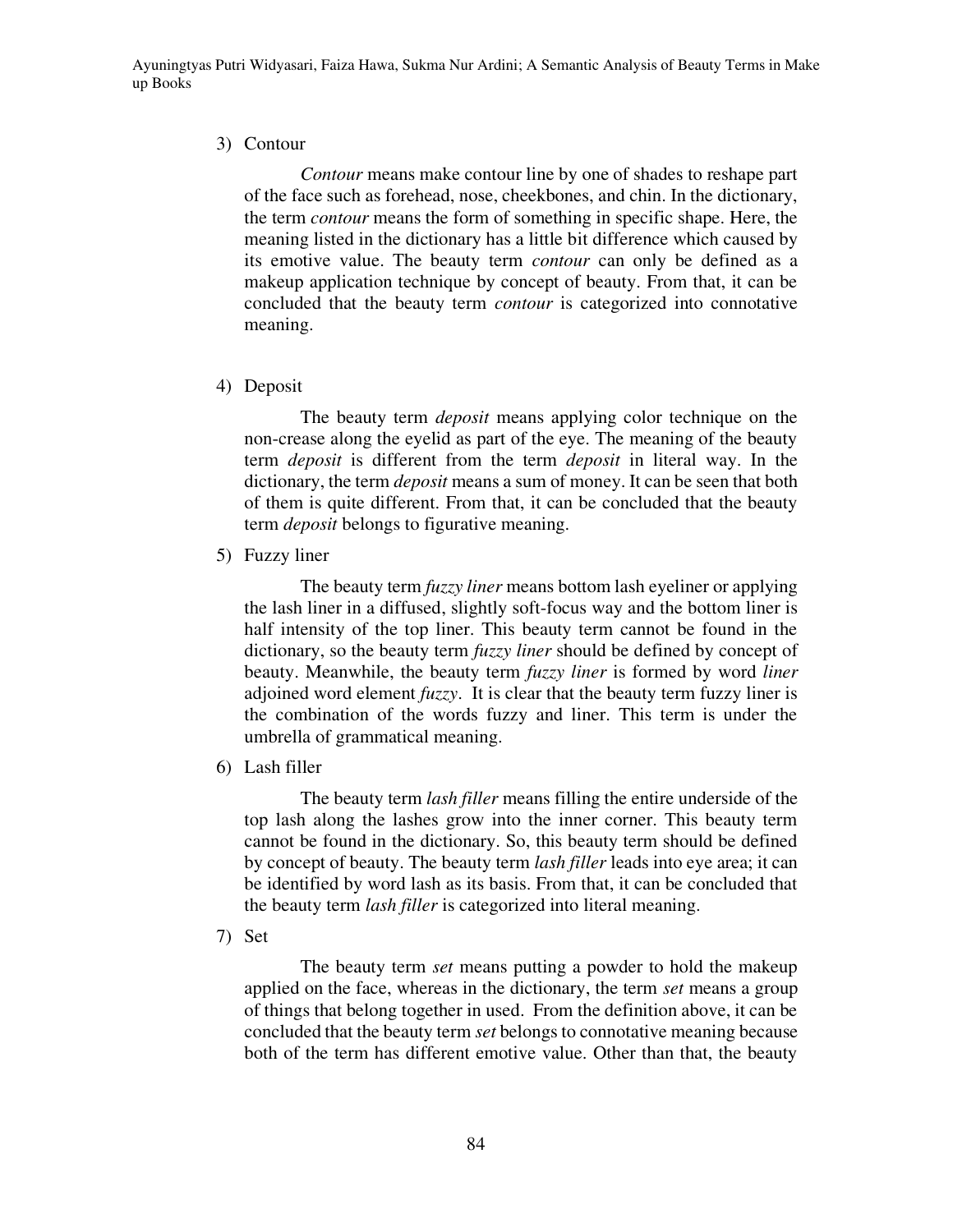term set must be followed by its context to reveal the meaning related to its field.

8) Touch up

The beauty term *touch up* means retouch the appearance of the makeup look, whereas the term *touch up* listed in the dictionary means touch something to improve the appearance. From the definition, it can be seen that both of the term contains similar meaning. So, it can be concluded that the beauty term *touch up* is categorized into lexical meaning.

9) Wedge liner

The beauty term *wedge liner* means line a little higher in the outer corner of lash line and dive inward into the center of eye. This beauty term cannot be found in the dictionary. Related to its meaning, this beauty term is opposite from the meaning listed in the dictionary. From that, it can be concluded that the beauty term *wedge liner* belongs to figurative meaning.

e. Makeup Finish

This part serves some terms related to makeup finish.

1) Flawless

*Flawless* means the appearances of people's makeup looked as if they showed natural perfection. Meanwhile, the term *flawless* in the dictionary means someone or something which are extremely great. From that definition, it can be seen that the term flawless listed in the dictionary presents broad meaning. So, it can be concluded that the beauty term *flawless* belongs to denotative meaning.

2) Glossy

The beauty term *glossy* means a finish of shiny look, whereas in the dictionary, the beauty term *glossy* means smooth and shiny. From the definition, it can be seen that the beauty term *glossy* found in the makeup and the dictionary has similar meaning. Due to its similarity in meaning, *glossy* is regarded as lexical meaning.

3) Matte

The beauty term *matte* means a finish of less moisture and no shine on the surface often appears flat or dull. In the dictionary, the term *matte* can be defined as an appearance like a dull surface. Here, it is clear that the beauty term and the term in the dictionary has similar meaning in general. From that, it can be concluded that the beauty term *matte* belongs to denotative meaning.

4) Satin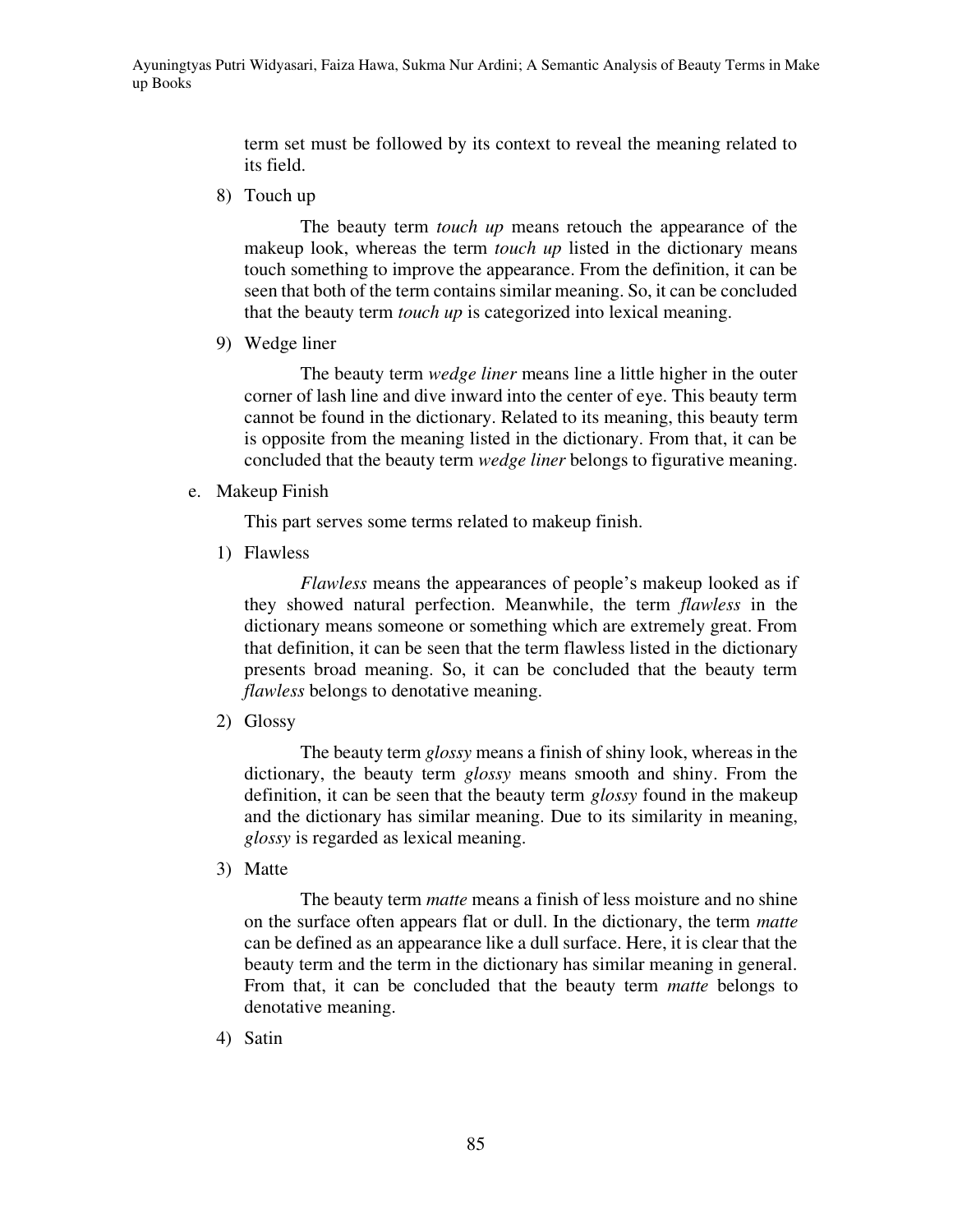The beauty term *satin* means the middle of dewy and matte finish, whereas the term *satin* in the dictionary means a cosmetic finish which reflects light to extent but is not very shiny. From the definition, it can be concluded that the beauty term *satin* belongs to connotative meaning because both of term has different emotive value.

5) Stain

The beauty term *stain* means a bit shiny with highly pigmented finish. Meanwhile, *stain* listed in the dictionary means a colored mark that is difficult to remove. Both of the term has different emotive value. So, it can be concluded the beauty term belongs to connotative meaning.

f. Term about Makeup

This presents about some terms related to makeup product, but is not refers to specific product.

1) Base

The beauty term *base* means the basic first layer of makeup used as makeup preparation, whereas the term *base* listed in the dictionary means basic of something. The meaning of *base* listed in the dictionary is too broad. Moreover, both of term has different emotive value. It can be seen that the beauty term *base* cannot directly defined as a term related about makeup. The beauty term *base* should be defined by understanding the context. We can conclude that the beauty term *base* belongs to connotative meaning.

2) Coat

The beauty term *coat* means last layer product provides finish touch of makeup look. In the dictionary, the term *coat* means a thin layer of substance used to cover something. From the definition above, the term *coat* does not refer to its referent conventionally. So, it can be concluded that the beauty term *coat* contains figurative meaning.

3) Complexion

The beauty term *complexion* means the appearance of a person's skin, especially on the face, which represents the result of makeup. In the dictionary, the term *complexion* means skin condition of the face. From the definition, it can be seen that both of the term has similar. So, it can be concluded that the beauty term *complexion* belongs to denotative meaning.

4) Coverage

The beauty term *coverage* means the opacity capability of cosmetic product to cover the skin. However, the term coverage does not refer to the referent conventionally. So, the beauty term *coverage* should be defined as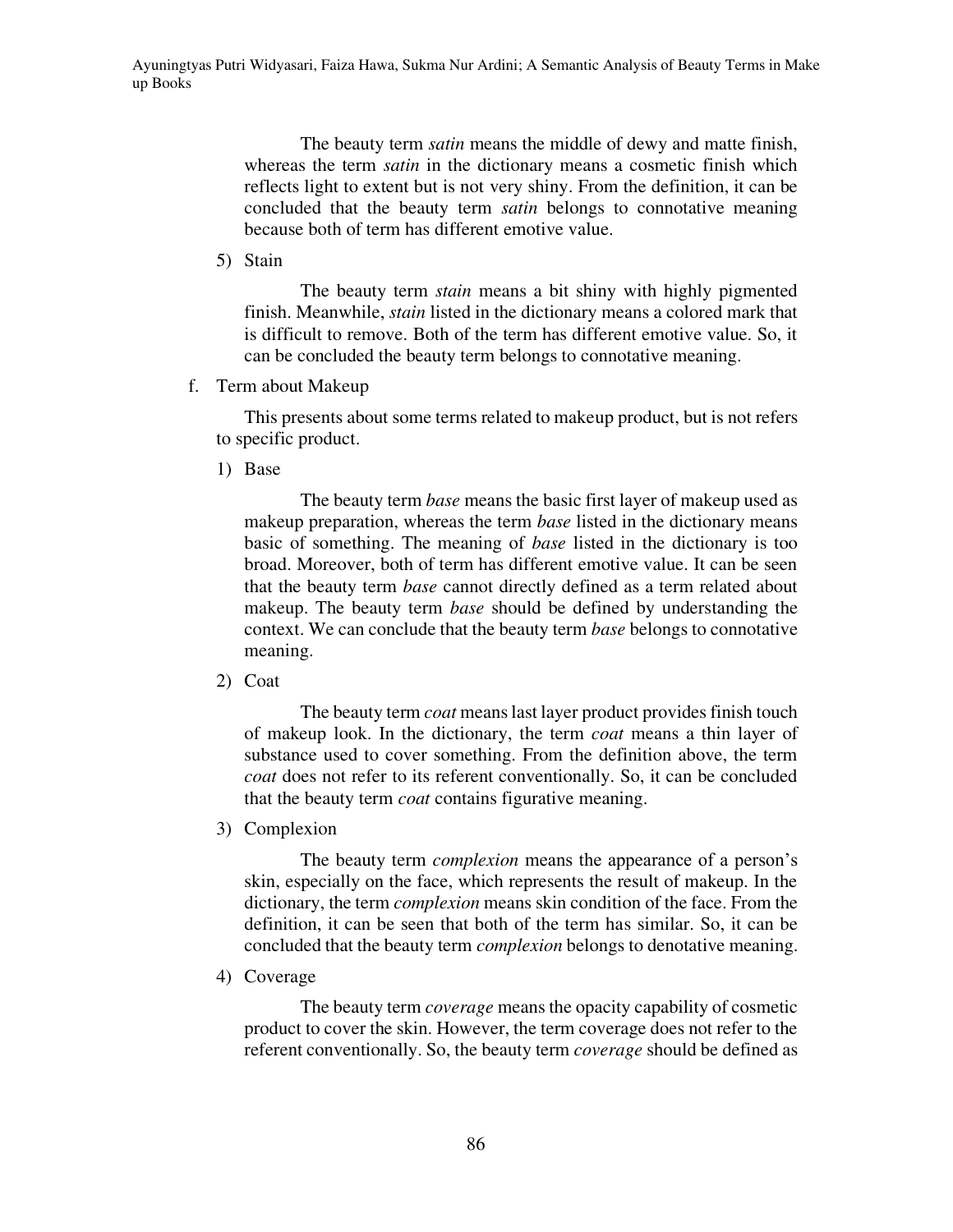term about makeup by having concept of beauty in the mind. So, it can be concluded that the beauty term *coverage* belongs to figurative meaning.

5) Full

The beauty term *full* means the most corrective to cover birthmarks, hyperpigmentation, scars, etc. Meanwhile, the term *full* means something contains as much of a substance as can. From that, it can be concluded that the beauty term *full* is categorized into connotative meaning because the beauty term *full* has different emotive value although they mean a similar meaning.

6) Light

In the makeup books, the beauty term *light* means the opacity to cover unevenness and slight blotchiness. Meanwhile, in the dictionary the term *light* means something related to brightness such as light as bright source, traffic lights, an electric lamp, etc. Those meaning is different from the beauty term *light*. So, it can be concluded that the beauty term *light* belongs to figurative meaning.

7) Luminosity

The beauty term *luminosity* means glow illusion of skin. Meanwhile, *luminosity* listed in the dictionary means healthy glow of the skin. From the definition above, it can be concluded that the beauty term *luminosity* is categorized into lexical meaning.

8) Medium

The beauty term *medium* means the opacity which can cover freckles, discoloration, blotchiness, and red marks. Meanwhile, *medium* listed in the dictionary means a way to describe something in degree or amount. It is opposite from the meaning of beauty term. So, it can be concluded that the beauty term *medium* is categorized into figurative meaning.

9) Pigmented

The beauty term *pigmented* means the result of cosmetic product is related to the opacity of the color, whereas the term *pigmented* in the dictionary means acquired color. The meaning of the beauty term found in the makeup books and the term listed in the dictionary has similar meaning, although the meaning of term from the dictionary a little bit abroad than the beauty term. From that, it can be concluded that, the beauty term *pigmented* belongs to denotative meaning.

10) Sheer

The beauty term *sheer* means the most transparent coverage, whereas in the dictionary, the term *sheer* means very thin, light, and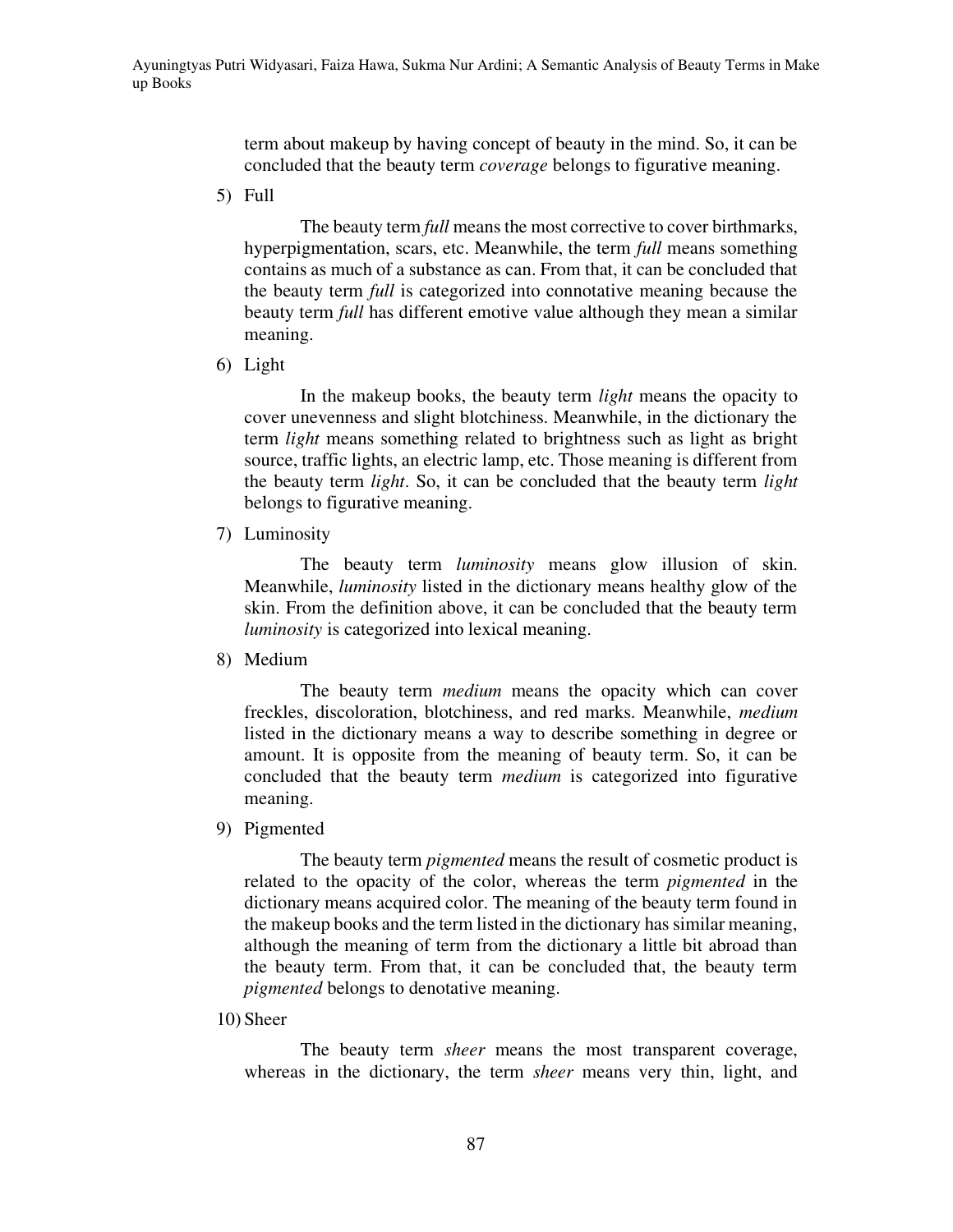delicate material. In common, those mentioned is similar. From that, it can be conclude that the beauty term *sheer* belongs to denotative meaning.

g. Makeup Mistake

This part serves about term which means some mistake often appear in doing makeup.

1) Ashy

The beauty term *ashy* means the color of gray. Meanwhile, in the dictionary, the term *ashy* means the color of gray. From the definition above, it can be seen that both of the term has similar meaning. So, it can be concluded that the beauty term *ashy* belongs to denotative meaning.

2) Clumpy

The beauty term *clumpy* means a thick, messy look which appears in the usage of mascara. However, the term *clumpy* in the dictionary opposite to beauty term found in the makeup books. The beauty term *clumpy* should be defined by concept of beauty in the mind. So, the beauty term clumpy belongs to connotative meaning because this beauty term could have the different meaning depends on its context.

3) Creasing

The beauty term *creasing* means lines caused by clumping base makeup. This term formed by word crease which adjoined suffix –ing. From that, it can be concluded that the beauty term *creasing* belongs to grammatical meaning.

4) Flaky

The beauty term *flaky* means skin condition which less hydration, whereas in the dictionary, the term *flaky* means something which breaks easily into small thin pieces. It seems the beauty term *flaky* is more specialized about makeup. From that, the beauty term *flaky* can be defined by its context. So, it can be concluded that the beauty term *flaky* is categorized into figurative meaning.

5) Smudging

The beauty term *smudging* means blotted makeup. The term *smudging* comes from the word smudge which means a dirty mark. Here, the beauty term *smudge* formed by word smudge adjoining suffix –ing. From that, it can be seen that the beauty term *smudging* belongs to grammatical meaning.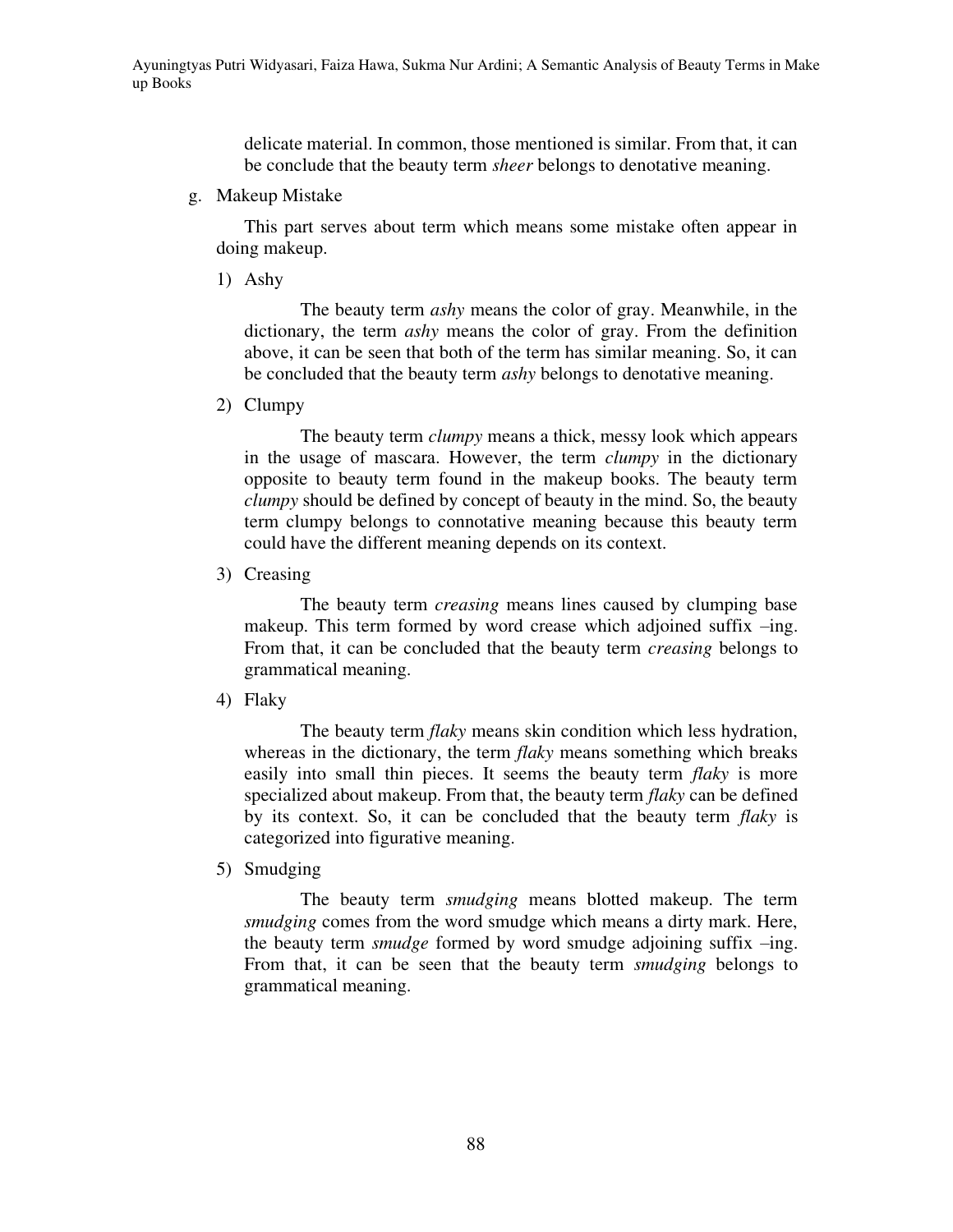# **CONCLUSION**

From the analysis of beauty term in the makeup books entitled "Face with a Heart" and "The Essence of Makeup", it can be concluded that there are 69 beauty terms found in both of the makeup books. Those beauty terms are divided into six classifications in the sphere of makeup, they are anatomy, makeup, makeup tool, makeup application technique, makeup finish, and makeup mistake.

Based on Wijana and Rohmadi's theory, those beauty terms classified into lexical meaning, grammatical meaning, denotative meaning, connotative meaning, literal meaning, figurative meaning, primer meaning, and secondary meaning. However, some beauty terms have more than one meaning which are primer meaning or secondary meaning because of the appropriateness of context to explain the beauty term.

# **REFERENCES**

- Asrifan, A., Octaberlina, L. R., & Handayani, R. (2021). Semantic analysis on the use of english language slogan. doi: 10.35542/osf.io/vtx5y
- Bilung, J. J. (2018). *A semantic analysis of the beauty jargon found in makeup tutorial videos on YouTube*. (Unpublished undergraduate thesis)*.* Universitas Sanata Dharma. Yogyakarta.
- Indiani, N. P. Y. (2015). The semantic analysis of technical terms used in surfing. *Humanis*. Retrieved from<https://ojs.unud.ac.id/index.php/sastra/article/view/17268>
- Miles, M. B., & Huberman, A. M. (1994). *Analisis data kualitatif: Buku sumber tentang metode-metode baru*. London: Sage Publications.
- The University of Winnipeg. (2014). *Overview English Language Program,* Retrieved from [https://www.uwinnipeg.ca/elp/esp/overview.html.](https://www.uwinnipeg.ca/elp/esp/overview.html) Date accessed: April 11, 2021
- Pateda, M. (2010). *Semantik leksikal* (Revised Ed). Jakarta: Rineka Cipta
- Putri, A. H. A. K. (2017). *Representation of the meaning of "beauty" in cosmetics advertisement: A semantic analysis*. (Doctoral dissertation, Universitas Islam Negeri Maulana Malik Ibrahim). Retrieved from [http://etheses.uin](http://etheses.uin-malang.ac.id/id/eprint/10930)[malang.ac.id/id/eprint/10930](http://etheses.uin-malang.ac.id/id/eprint/10930)
- Scott, C. (2014). *Face with a heart: Mastering authentic beauty makeup*. San Fransisco: Meritus Books.
- Sood, M. (2019). *The essence of makeup* (Revised Ed). Orane International. Retrieved from [https://www.nsdcindia.org](https://www.nsdcindia.org/)